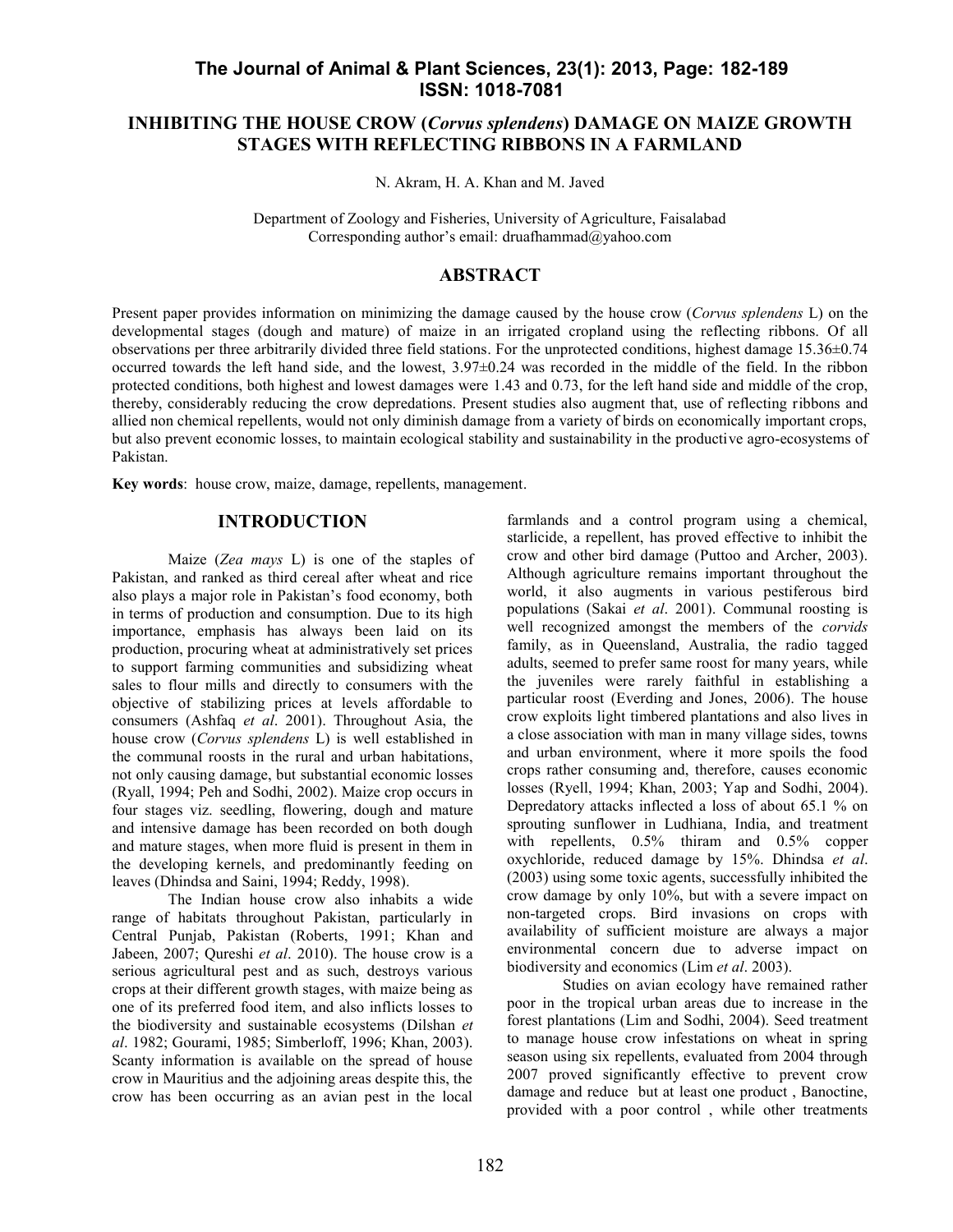including repellants did not reduce the damage significantly (Kennedy and Connery, 2008). Present studies were, therefore, aimed at reducing the intermittent crow visitations and damage by the installation of reflecting ribbons, due to their glossy and shining mirror image during the daylight hours, and the resultant economic losses in an irrigated farmland, and thus, prove beneficial to the farmers. It was, therefore, hypothesized that, depredations of house crow would be inhibited due to the installation of shiny reflecting ribbons at dough and mature stages of maize to reduce the damage and inhibit economic losses.

## **MATERIALS AND METHODS**

Present studies were conducted on two maize growth stages viz. dough and mature for a period of eight weeks from April through May, 2010 on a one acre field in an irrigated farmland of Faisalabad using the multi mirror reflectors. Observations were extended in both unguarded and protected (with multi-mirror reflectors) conditions. Maize field was equally sub-divided in to three field corners viz. left, middle and right (Crabb *et al*., 1997) for a better crow damage assessment. Observations were made consecutively for two hours each in the morning and evening sessions. Of a total 110 maize plants, 37 each were present on the left and right, while 36 occurred in the middle. Sample sizes for all three sides were represented by four randomly selected plant rows at dough stage with each comprising 270 plants. Of them, 90 selected plants were further randomized and paper tagged. In all, 270 plants per three field corners on the dough and mature stages were examined for crow damage in the protected and unprotected conditions. For the mature stage, five mature cobs were randomly selected and the numbers of kernels inflicted with crow damage were visually counted as compared to the intact cobs. Data was statistically analysed using the t- test for comparison of two different means for a randomized experiment.

### **RESULTS AND DISCUSSION**

Studies extended on crow damage on the unguarded and guarded maize stages, dough and mature, for eight weeks represent that, an overall damage for the unguarded conditions of maize on the dough and mature stages remained increasingly higher on the left and right field corners, while it was relatively less in the middle, while in the protected conditions with the mirror reflectors, it was increasingly low, due to the shining and glossy rotating mirrors largely inhibited the crow depredations (Table1; Fig. 1). Comparing the morning and evening damage proportions per three field blocks also indicated a highly significant  $(P<0.01)$  and comparable depredations for both maize growth stages in the unprotected conditions, while it was reasonably lower  $(P>0.01)$  in the guarded conditions (Table 2; Fig. 2).

Considering the damage between both dough and mature stages for three sub-divided field blocks for dough and mature stages of maize, tenacity of damage both in terms of unprotected and protected conditions remained comparable (Table 3; Fig. 3), as it was significantly higher in unguarded and sufficiently low in unguarded conditions, while no apparent difference would be made for the crow damage for three field blocks in the morning and evening durations (Fig. 4).

Data of the present studies significantly reported that, house crow assumes to be one of the important vertebrate pests of agricultural farmlands of Central Punjab, which invariably also acts as the hub of agriculture in Punjab. For both the maize growth stages, the damage in the unprotected conditions remained significantly higher and invariably of the similar magnitude in both morning and evening durations. The arbitrarily and equally sub-divided maize field visibly to augment the crow depredations, suffered more destruction than in the middle, perhaps due to the fact that, the birds preferred consuming on the corners of the field to escape at early on than being in the middle of the field. Crow depredations become more apparent in the dough stage of this crop and assume alarming proportions at maturity (Barry *et al*. 2003; Lavey *et al*. 2003).

The house crows due to a broad feeding niche, not only cause a damage to crops but also inflict serious losses on household and stored grains items (Roberts, 1991; Bruggers *et al*. 1998). Other potentially important avian pests viz. rose-ringed parakeet (*Psittacula krameri*), house sparrow (*Passer domesticus*) and common myna (*Acridotheres tristris*), also cause a considerable damage to both maize and wheat crops besides, the orchard fruits, resulting in substantial economic losses (Khan and Beg,1998; Ahmad *et al*. 2012). Studies on bird-resistance in crops have focused on corn, grain sorghum, sunflower and rice, and their crop protection methods involve feeding behavior of granivorous birds and their effectiveness depends on the availability of preferred alternate foods such that, bird-resistant traits provide protection to the crop when other food choices occur; however, when alternate food is scarce or high bird populations create serious feeding competition, they prove to be less effective (Bullard, 1988). Crow damage intensifies at both dough and mature stages when crop remains devoid of any protection, and results in economic losses (Reddy, 1998; Wildlife Crop Damage Manual, 2001).

Another important aspect in present studies was the shorter distance of the crow roost from the maize field (less than half a kilometer), which triggered several crow visitations to and from the field, with a considerable less expenditure of energy. Presumably larger roost distances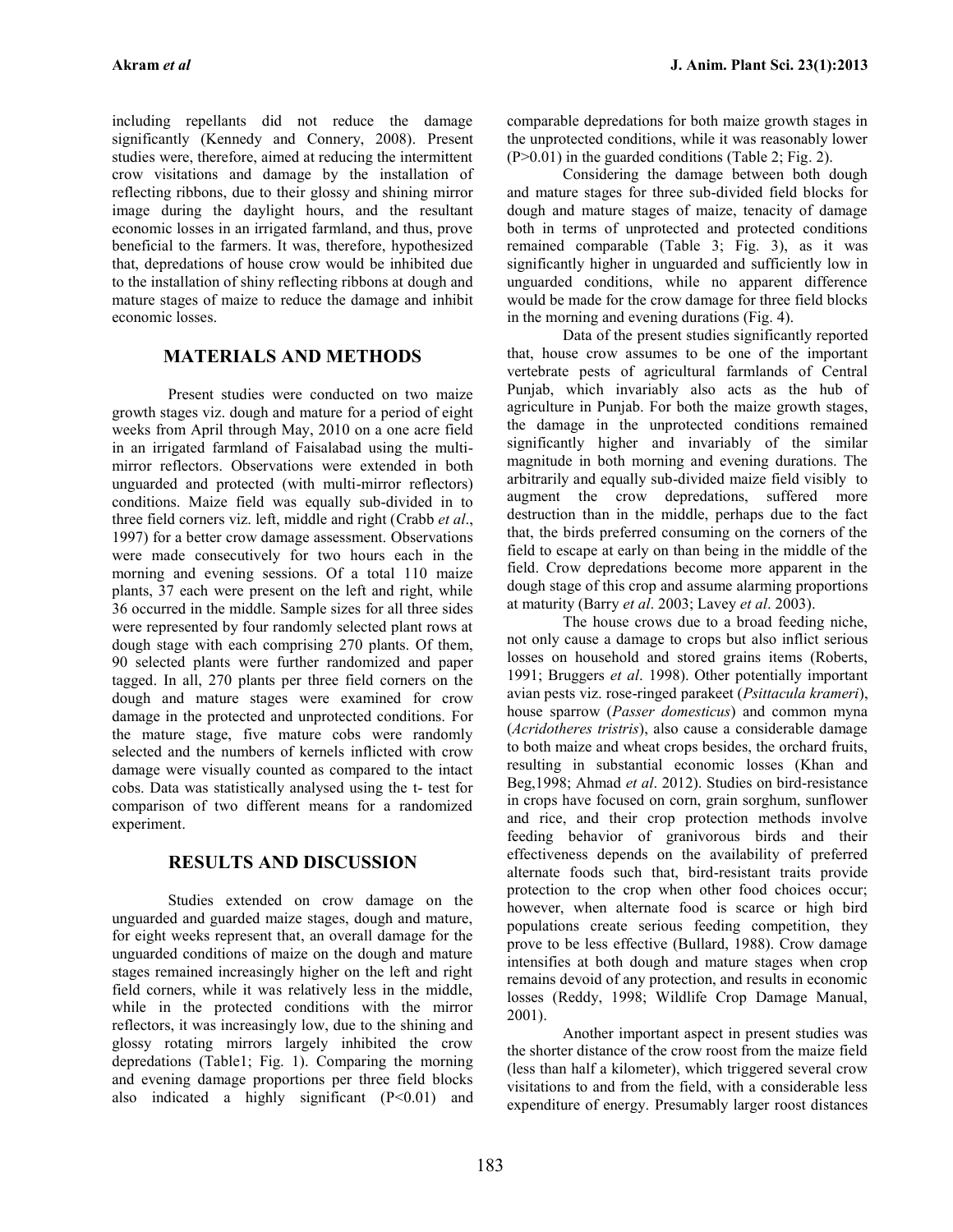from the food source would inhibit frequent food source visits per day (Everding and Jones, 2006). Installation of multi-mirror reflectors for seven continuous days, largely dispelled the house crow depredatory visits to the maize field, producing a sharp and shining image on crop. Following their removal from the field, crow movement patterns in the maize restarted after a short hiatus, which further signified the pestiferous abilities of the crows to inflict damage and economic losses. Similar reports (Mabb, 1997; Harms and Eberhard, 2003; Gordo, 2006; Ahmad *et al*. 2012), also point out that, bird pests incur a considerable damage to food crops. Management measures include a considerable focus from ecologists to improve both the quality and production of various crops without altering with the sustainable ecosystems

(Schroder *et al*. 2002). Effectiveness and tenacious nature of a particular repellent predominantly depends on the skill which is required to place it in a particular field to acquire appropriate dividends (Swihart, 1992).

Present studies reported similar results with those of Dolbeer *et al*.(1998), Beg *et al*. (1995) and Khan *et al.*, (2011) who successfully incorporated a variety of repellents on various crops to repel different bird pests. Efficiency of mechanical repellents has worked well in Australasian, European and North American regions, while in Pakistan, its effectiveness remains scanty and, therefore, requires further studies to do away with the bird pests' menace to food sources, and inhibit the prevalent damage and accompanying economic losses to maintain crop quality and production.

**Table 1. Overall Damage recorded for Unprotected and Protected conditions of Maize in an Irrigated Farmland in Faisalabad.**

|        | Condition | N   | Mean  | <b>SE</b> | t-value    | Prob. |
|--------|-----------|-----|-------|-----------|------------|-------|
| Left   | Unguarded | 168 | 15.36 | 0.74      | $18.57***$ | 0.000 |
|        | Guarded   | 168 | 1.43  | 0.10      |            |       |
| Middle | Unguarded | 168 | 3.97  | 0.24      | 12.89**    | 0.000 |
|        | Guarded   | 168 | 0.73  | 0.06      |            |       |
| Right  | Unguarded | 168 | 13.39 | 0.66      | $18.34***$ | 0.000 |
|        | Guarded   | 168 | 1.26  | 0.08      |            |       |
| Damage | Unguarded | 168 | 1.64  | 0.07      | $20.03$ ** | 0.000 |
|        | Guarded   | 168 | 0.17  | 0.01      |            |       |

 $*^*$  = Highly significant (P<0.010)

**Table 2. A Comparison of crow damage for Maize in unprotected and protected conditions in the morning and evening durations in the farmland.**

| Time           | Field   | Condition | N  | Mean  | SD    | <b>SE</b> | t-value    | Prob. |
|----------------|---------|-----------|----|-------|-------|-----------|------------|-------|
|                | station |           |    |       |       |           |            |       |
| <b>Morning</b> | Left    | Unguarded | 84 | 15.76 | 7.06  | 0.77      | $18.05***$ | 0.000 |
|                |         | Guarded   | 84 | 1.60  | 1.38  | 0.15      |            |       |
|                | Middle  | Unguarded | 84 | 4.14  | 2.98  | 0.32      | $10.23***$ | 0.000 |
|                |         | Guarded   | 84 | 0.71  | 0.75  | 0.08      |            |       |
|                | Right   | Unguarded | 84 | 13.58 | 6.18  | 0.67      | $17.86$ ** | 0.000 |
|                |         | Guarded   | 84 | 1.33  | 1.14  | 0.12      |            |       |
|                | Damage  | Unguarded | 84 | 1.67  | 0.65  | 0.07      | $20.83***$ | 0.000 |
|                |         | Guarded   | 84 | 0.18  | 0.09  | 0.01      |            |       |
| Evening        | Left    | Unguarded | 84 | 14.95 | 11.68 | 1.27      | $10.68***$ | 0.000 |
|                |         | Guarded   | 84 | 1.26  | 1.30  | 0.14      |            |       |
|                | Middle  | Unguarded | 84 | 3.80  | 3.36  | 0.37      | $8.12***$  | 0.000 |
|                |         | Guarded   | 84 | 0.75  | 0.73  | 0.08      |            |       |
|                | Right   | Unguarded | 84 | 13.20 | 10.36 | 1.13      | $10.59***$ | 0.000 |
|                |         | Guarded   | 84 | 1.18  | 1.01  | 0.11      |            |       |
|                | Damage  | Unguarded | 84 | 1.60  | 1.17  | 0.13      | $11.25***$ | 0.000 |
|                |         | Guarded   | 84 | 0.16  | 0.11  | 0.01      |            |       |

 $=$  Highly significant (P<0.01)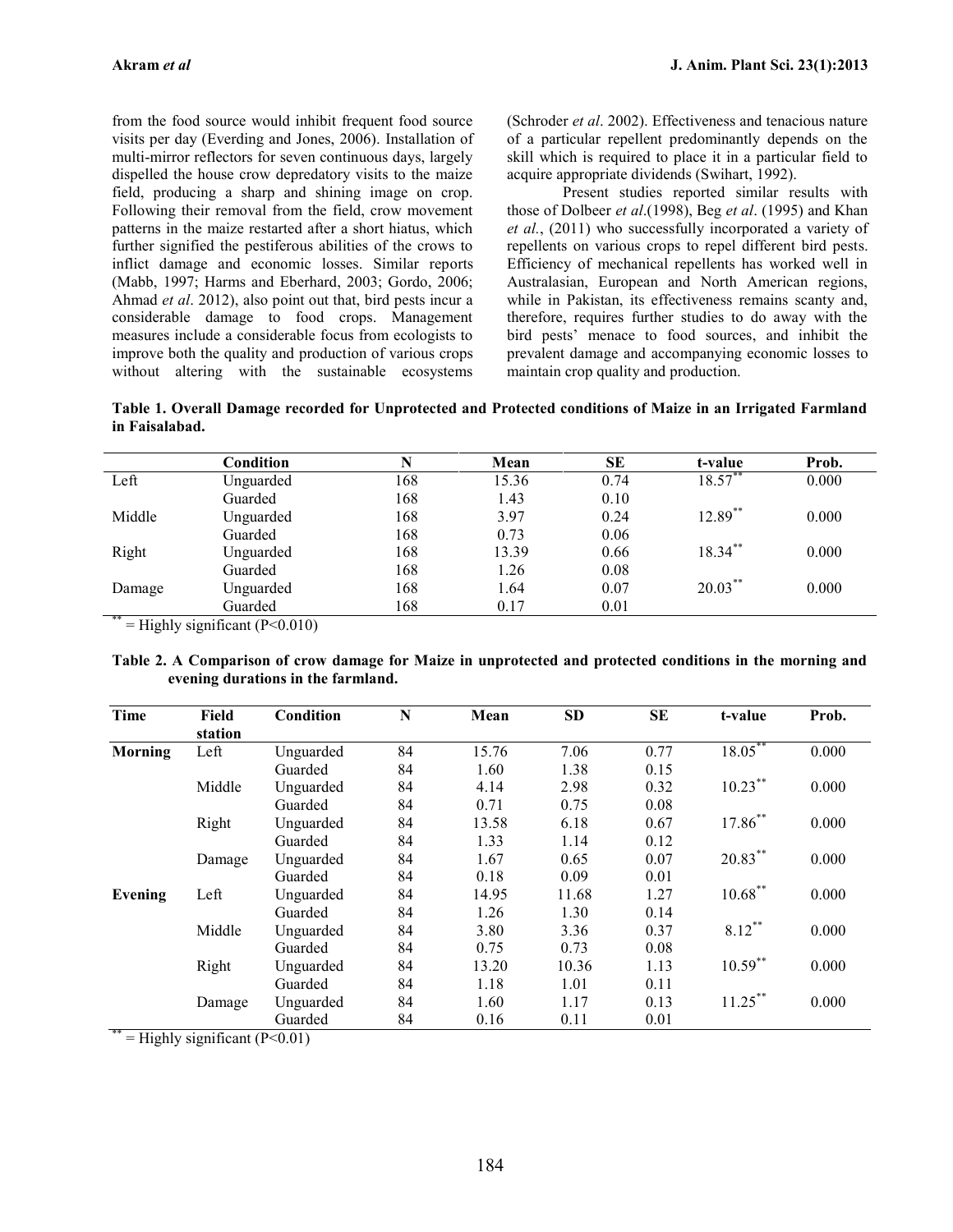| <b>Stage</b>  | Field   | Condition | N  | Mean  | SD   | <b>SE</b> | t-value    | Prob. |
|---------------|---------|-----------|----|-------|------|-----------|------------|-------|
|               | station |           |    |       |      |           |            |       |
| Dough         | Left    | Unguarded | 84 | 15.90 | 9.92 | 1.08      | $13.12$ ** | 0.000 |
|               |         | Guarded   | 84 | 1.55  | 1.47 | 0.16      |            |       |
|               | Middle  | Unguarded | 84 | 4.08  | 2.93 | 0.32      | $9.79***$  | 0.000 |
|               |         | Guarded   | 84 | 0.85  | 0.77 | 0.08      |            |       |
|               | Right   | Unguarded | 84 | 14.11 | 8.82 | 0.96      | 13.09**    | 0.000 |
|               |         | Guarded   | 84 | 1.39  | 1.18 | 0.13      |            |       |
|               | Damage  | Unguarded | 84 | 1.70  | 0.98 | 0.11      | $14.02***$ | 0.000 |
|               |         | Guarded   | 84 | 0.19  | 0.11 | 0.01      |            |       |
| <b>Mature</b> | Left    | Unguarded | 84 | 14.81 | 9.35 | 1.02      | $13.12***$ | 0.000 |
|               |         | Guarded   | 84 | 1.31  | 1.21 | 0.13      |            |       |
|               | Middle  | Unguarded | 84 | 3.86  | 3.40 | 0.37      | $8.54***$  | 0.000 |
|               |         | Guarded   | 84 | 0.62  | 0.69 | 0.08      |            |       |
|               | Right   | Unguarded | 84 | 12.68 | 8.17 | 0.89      | 12.88**    | 0.000 |
|               |         | Guarded   | 84 | 1.12  | 0.95 | 0.10      |            |       |
|               | Damage  | Unguarded | 84 | 1.57  | 0.90 | 0.10      | $14.36***$ | 0.000 |
|               |         | Guarded   | 84 | 0.15  | 0.08 | 0.01      |            |       |

**Table 3. Assessing house crow depredations for growth stages in the unguarded and guarded (multi-mirror reflectors) conditions.**

\*\* = Highly significant  $(P<0.01)$ 

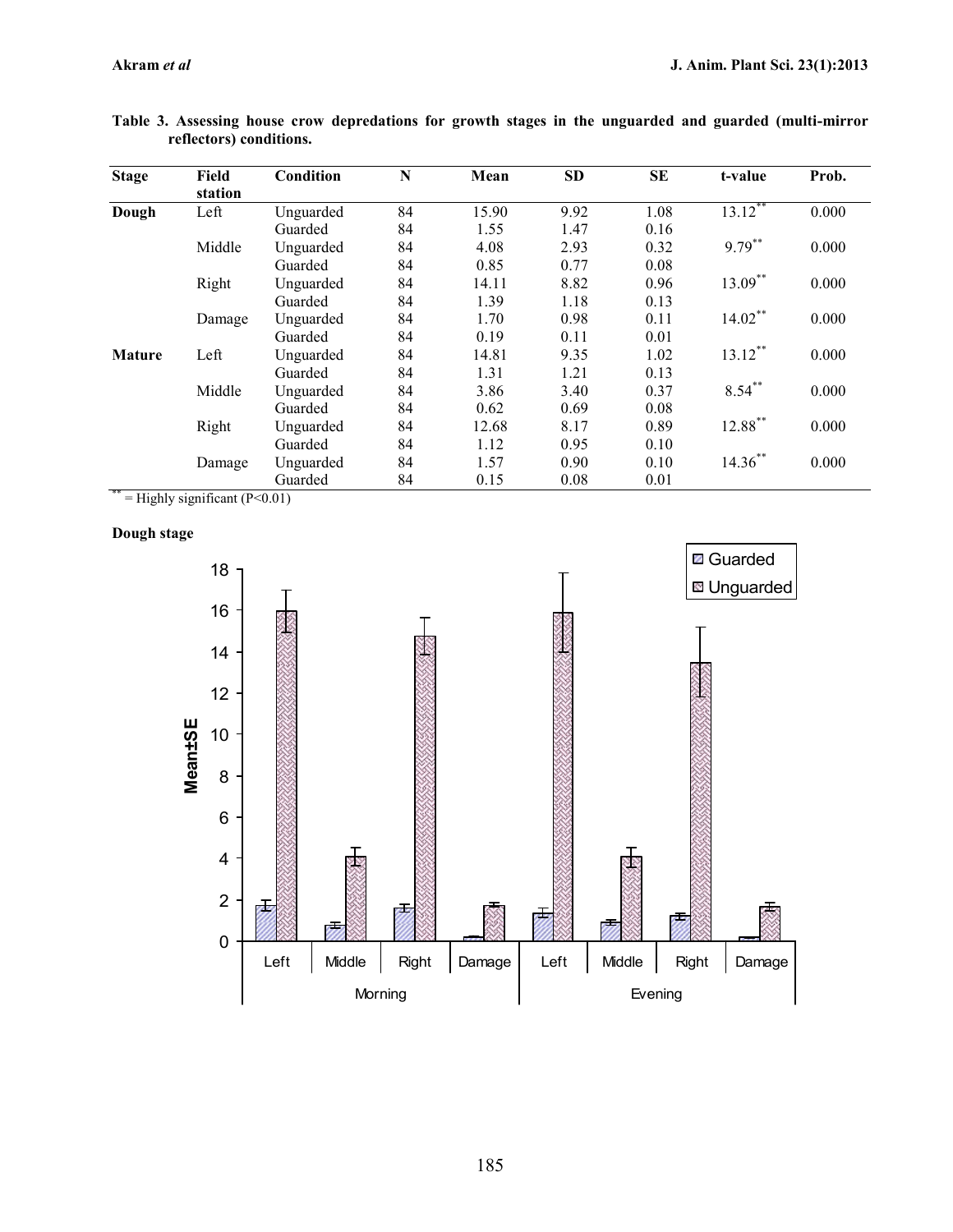#### **Mature stage**



**Fig. 1. A Comparison between an overall damage for unprotected and protected conditions of maize in an agricultural farmland.**



**Fig. 2. Evaluation of maize damage at dough and mature stages in unguarded and guarded (with multi-mirror reflectors) conditions.**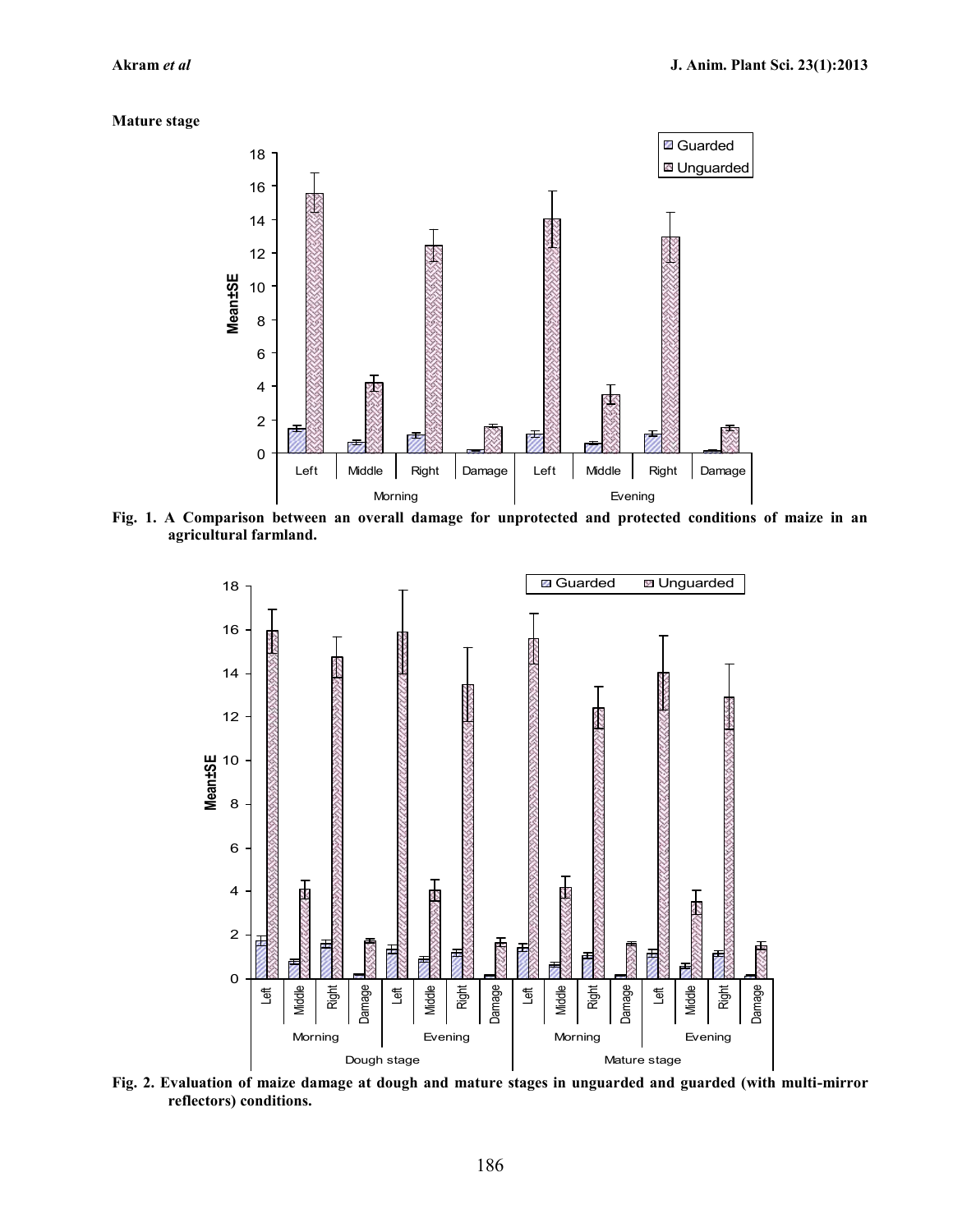

**Fig..3. Comparison between unguarded and guarded conditions at dough and mature stages with an overall damage proportions.**

![](_page_5_Figure_4.jpeg)

**Fig. 4. Crow depredations recorded for the morning and evening house in the three corners of the maize field in the farmland**.

**Acknowledgements:** Authors hereby acknowledge the financial support for the present studies through Agricultural linkage Program, Pakistan Agricultural Research Council, Islamabad.

# **REFERENCES**

Ahmad, S., H. A. Khan, M. Javed and K. U. Rehman (2012). An Estimation of Rose-Ringed Parakeet (*Psittacula krameri*) Depredations on Citrus,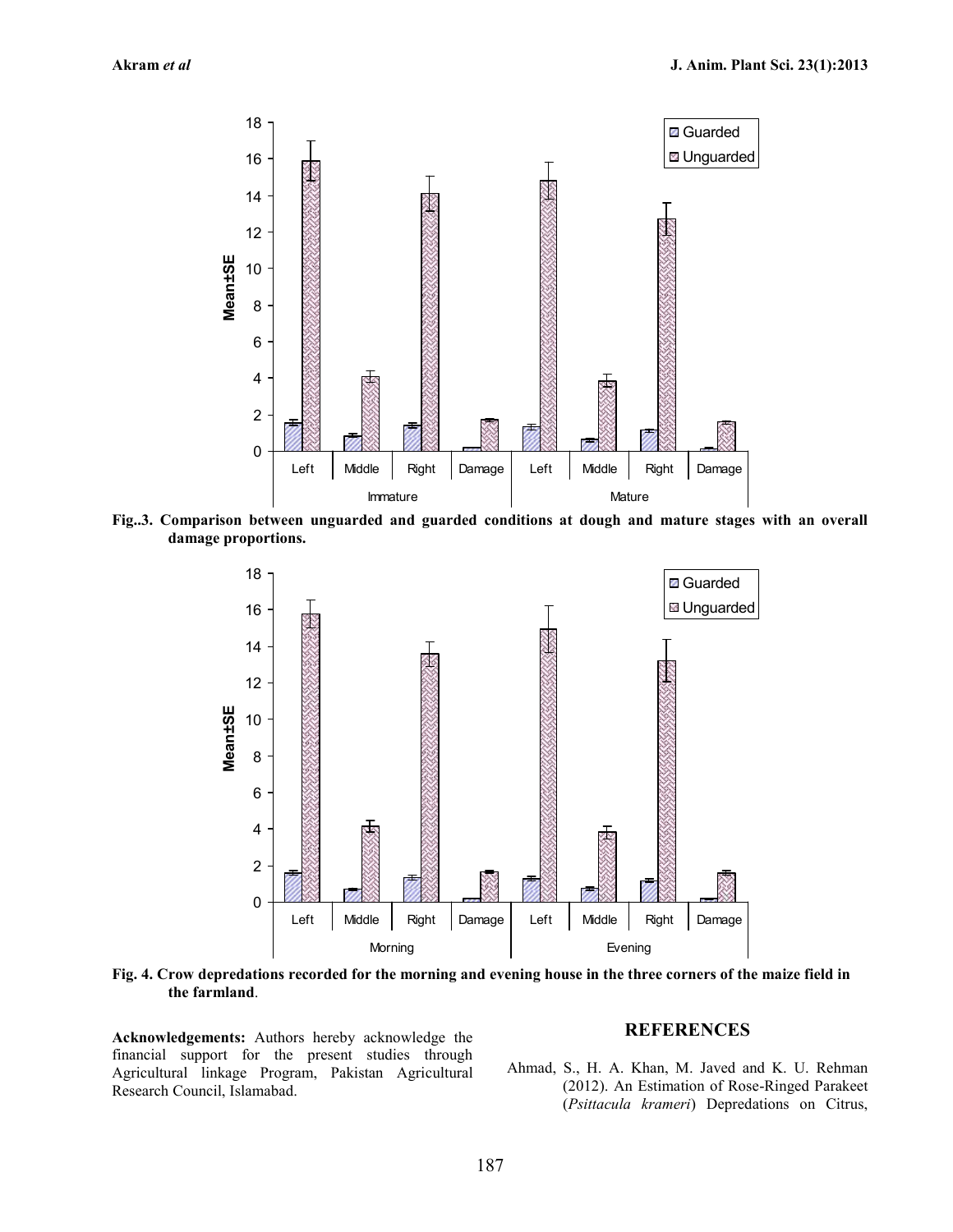Guava and Mango in Orchard Fruit Farm. Int. J. Agric. Biol., 14: 149-152.

- Ahmad, S., H. A. Khan, M. Javed and K. U. Rehman (2012). Roost Composition and Damage Assessment of Rose-Ringed Parakeet (*Psittacula krameri*) on Maize and Sunflower in Agro- Ecosystem of Central Punjab, Pakistan. Int. J. Agric. Biol., 13:731-736.
- Ashfaq, M., G. Griffith and K. Parton (2001). An econometric model of wheat market in Pakistan. Pakistan J. Agric. Econom. 4:
- Barry, B. W., N. S. Sodhi, C. K. Malcom and H. C. Lim (2003). Abundance and projected control of invasive house crow in Singapore. J. Wildl. Manage. 67: 808-817.
- Beg, M. A., M. Inam, M. M. Hassan, and A. A. Khan (1995). Foraging behaviour of Rose-Ringed Parakeet in sunflower protected by reflecting tape. Pakistan J. Agric. Sci., 32: 68-72.
- Bruggers, R. L., J. E. Brooks , R. A. Dolbeer, P. P. Woronecki, R. K. Pandit T. Tarimo and M. Hoque (1986). Responses of pest birds in agriculture. Wildl. Soc. Bull., 14: 161-170.
- Bullard, R. W. (1988). Characteristics of bird-resistance in agricultural crops. Verteb. Pest Confer., 13: 305-309
- Crabb A. C., J. J. Marois and T. P. Salmon (1997). Evaluation of field sampling techniques for estimation of birds damage in Pistachio Orchard. Proc.16<sup>th</sup> Vert. Pest Conf., 335-345.
- Dhindsa, M. K. and H. K. Saini (1994). Agricultural ornithology: An Indian perspective. J. Biol. Sci., 19: 391-402.
- Dhindsa, M. S., P. S. Sandhu, H. K. Saini and H. S. Toor. 2003. House crow damage to sprouting sunflower. J. Trop. Ecol., 19: 685-695.
- Dilshan, I., P. Saitra and V. Kohl. 1982. Feeding efficacy of house crow (*Corvus splendens*) in Kandy, Sri Lnaka. J. Pest Manage., 3: 100-105.
- Dolbeer, R. A., P. P. Woronecki, and R. L. Bruggers (1998). Reflecting tapes repel blackbirds from millet, sunflowers ands corn. Wildl. Soc. Bull., 14: 418-425.
- Everding, S. E. and D. N. Jones (2006). Communal Roosting in a sub-urban population of Torresian crows (*Corvus orru*). Landsc. and Urban Plan., 74: 21-33.
- Gordo, (2006). Unusual pre-roosting behaviour of barn swallows (*Hirundo rustica*) during autumn migration. *Rev.* Catalana d'Ornithol*.*, 22: 40–42.
- Gourami, K.I. (1985). Impact of house crow on barley. J. Pest Manage., 1:280-287.
- Harms, K. E. and Eberhard (2003). Roosting behavior of the Brown-throated Parakeet (*Aratinga pertinax*) and roost locations on four Southern Caribbean Islands. Ornitol. Notrop*.,* 14: 79–89.
- Kennedy, T. F. and J. Connery (2008). An investigation of seed treatments for the control of crow damage to newly-sown wheat. Irish J. Agric. Food Res., 47: 79-91.
- Khan, H. A., and M. A. Beg (1998). Roosts and roosting habits of Rose-ringed Parakeet (*Psittcula krameri*) in Central Punjab, Pakistan. Pakistan J. Biol. Sci., 1: 37-38.
- Khan, H. A. (2003). Damage patterns of house crow (*Corvus splendens*) on some food crops in Faisalabad. Pakistan J. Biol. Sci. 6: 188-190.
- Khan, H. A. and G. Jabeen (2007). Foraging rhythms of house crow (*Corvus splendens*) for 30 and 60 minute durations on some crops in an agro ecosystem in Faisalabad. Pakistan J. Agric. Sci., 44: 283-288.
- Khan, H. A., S. Ahmad., M. Javed and K. Rehman, (2011). Comparative effectiveness of some mechanical repellents for management of Rose Ringed Parakeet (*Psittacula krameri*) in citrus, guava and mango orchards. Int. J. Agric. and Biol., 13: 396-400.
- Lim, H. C., N. S. Sodhi, B. W. Brook and M. C. K. Soh (2003). Undesirable Aliens: Factors determining the distribution of three invasive bird species in Singapore. J. Trop. Ecol., 19: 685-695.
- Lim, H. C. and N. S. Sodhi. 2004. Responses of avian guilds to urbanization in a tropical city. Landsc. and Urban Plan., 66: 199-215.
- Mabb, K. T., (1997). Nesting behaviour of Amazon Parrots and Rose-Ringed Parakeets in the San- *Gabrials* valley, California. West. Birds, 28: 209–217
- Peh, K. S. H. and N. S. Sodi (2002). Characteristics of nocturnal roosts of house crow in Singapore. J. Wild. Manage., 66: 1128-1133.
- Puttoo, M. and T. Archer (2003). Control and/or Eradication of Indian crows (*Corvus splendens*) in Mauritius. AMAS, Food and Res. Counc., Mauritius, 3: 44-47.
- Qureshi, S., S. J. H. Kazmi and J. H. Breuste (2010). Ecological disturbances due to high cutback in the green infrastructure of Karachi: Analyses of public perception about associated health problems. J. Urban Forest. and Urban Green., 9: 187-198
- Reddy, V. R. (1998). Bird damage to maize crop on student's research farm at Rajendranagar, Hyderabad, Andhra Pradesh, India. PAVO, 36: 77-78.
- Roberts, T. J. (1991). Birds of Pakistan. Oxford Univ. Press, England. P.720.
- Ryall, C. (1994). Recent extensions of range in the house crow *Corvus splendens*. Bull. Brit. Ornithol. Club 114: 90-100.